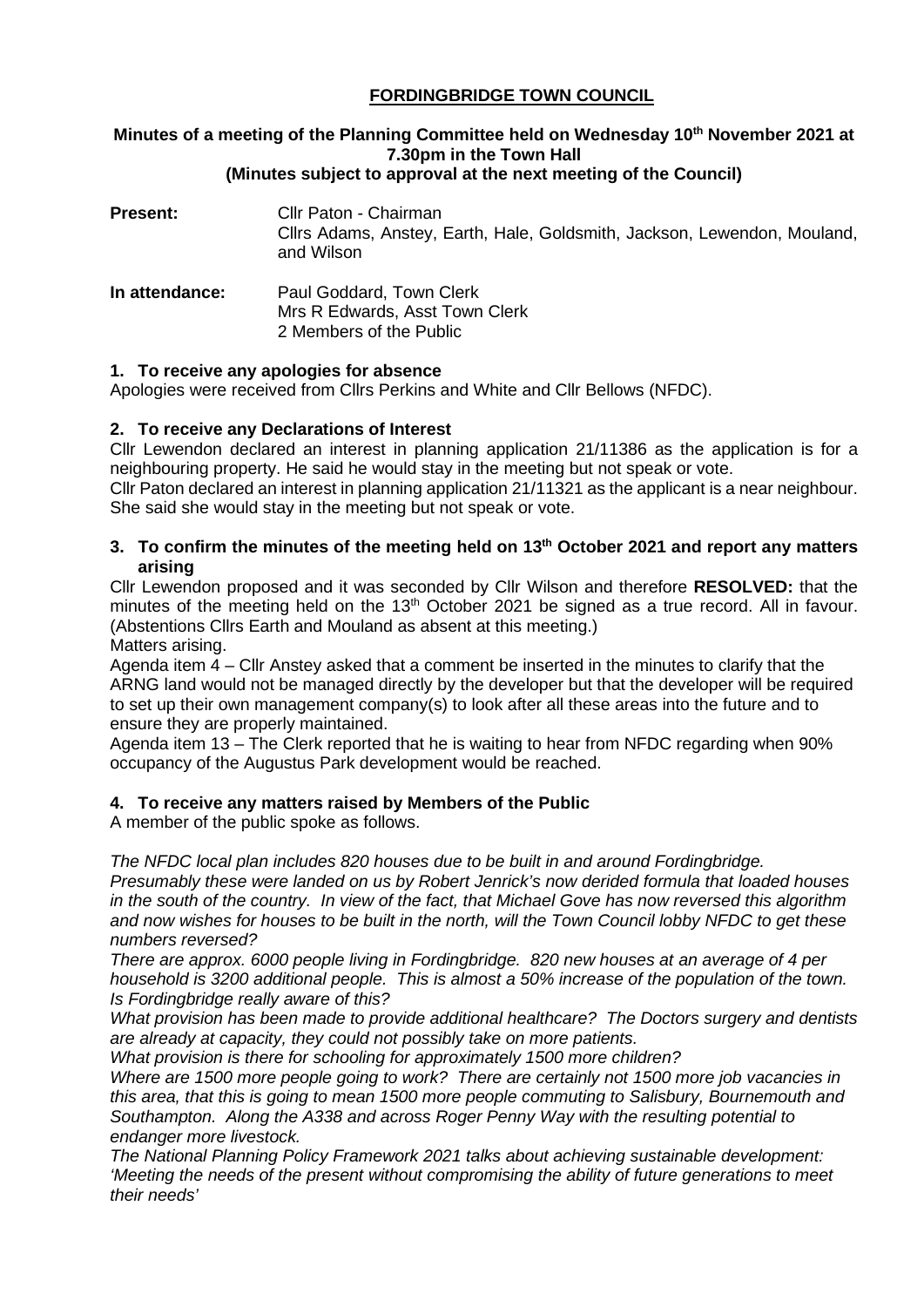Planning Committee 10.11.2021

*We know that on almost every metric set out in the NPPF the proposed large scale developments*  fail. Pages 45/46 of the NPPF gives guidelines regarding reducing greenhouse emissions and *increasing the use of renewable and low carbon energy sources. The proposed new houses have none of this and will all have to be retrofitted at a later date.*

*It costs a fraction of the cost of retrofitting to install renewable energy at the design and build stage. In view of the climate emergency and the recent COP 26 pronouncements by our government, does the Town Council not agree that, for the sake of future generations, it is incumbent on all of us, right now, from this present moment, to do everything we can to ensure that each and every new house in Fordingbridge should be built net zero energy? Thank you for listening.* 

The member of public then went on to share some figures to support her claim that Pennyfarthing homes could afford to forego a bit of profit in order to make the houses net zero energy:

- Pennyfarthing Homes Limited 2021 Profit £5.7m, up by £3.7m from 2020. 2021 Balance sheet value £22.4m
- Pennyfarthing New Homes Limited Balance sheet value £3.3m
- Pennyfarthing Construction Limited Balance sheet value £1.2m
- Pennyfarthing Developments Limited 2021 Profit £5.8m Balance sheet value £30.5m
- Pennyfarthing Estates Limited Balance sheet value £3.5m
- Pennyfarthing Investments Limited Balance sheet value £1.9m
- Pennyfarthing Landholdings Limited loss making Balance sheet value £42k

She said that the above companies are all owned by 3 members of the same family and that several other companies have recently been set up as property management companies. She reported that the property management companies are not yet trading but she presumed these would ultimately be the vehicles for green spaces management companies. She confirmed that all figures are pre-tax as any additional costs would be tax deductible. Also that all information is in the public domain on Companies House and on Pennyfarthing's website.

Cllr Paton responded that Fordingbridge Town Council is doing their utmost to fight these planning applications. Cllr Adams thought that help from NFDC would be needed to answer some of these questions.

#### **5. To report any Results on Planning Applications, Appeals, Tree Works Applications & Tree Preservation Orders made**

### **Application 21/10903**

| SITE:        | 30 PARK ROAD, FORDINGBRIDGE SP6 1EQ                               |
|--------------|-------------------------------------------------------------------|
| DESCRIPTION: | Two-bedroom dwelling; associated parking; new parking surface for |
|              | number 30                                                         |
| DECISION:    | Refused                                                           |

### **Application 21/11236**

| SITE:        | 16 PARK ROAD, FORDINGBRIDGE SP6 1EQ  |
|--------------|--------------------------------------|
| DESCRIPTION: | Proposed infill rear extension       |
| DECISION:    | <b>Granted Subject to Conditions</b> |

### **Application 21/11194**

| SITE:        | 2 PARK ROAD, FORDINGBRIDGE SP6 1EQ                                       |
|--------------|--------------------------------------------------------------------------|
| DESCRIPTION: | Erect 3 pairs of semi detached units (total of 6 properties); associated |
|              | parking and landscaping; demolish existing property                      |
| DECISION:    | Withdrawn by Applicant                                                   |

### **Appeal Decisions**

No appeal decisions.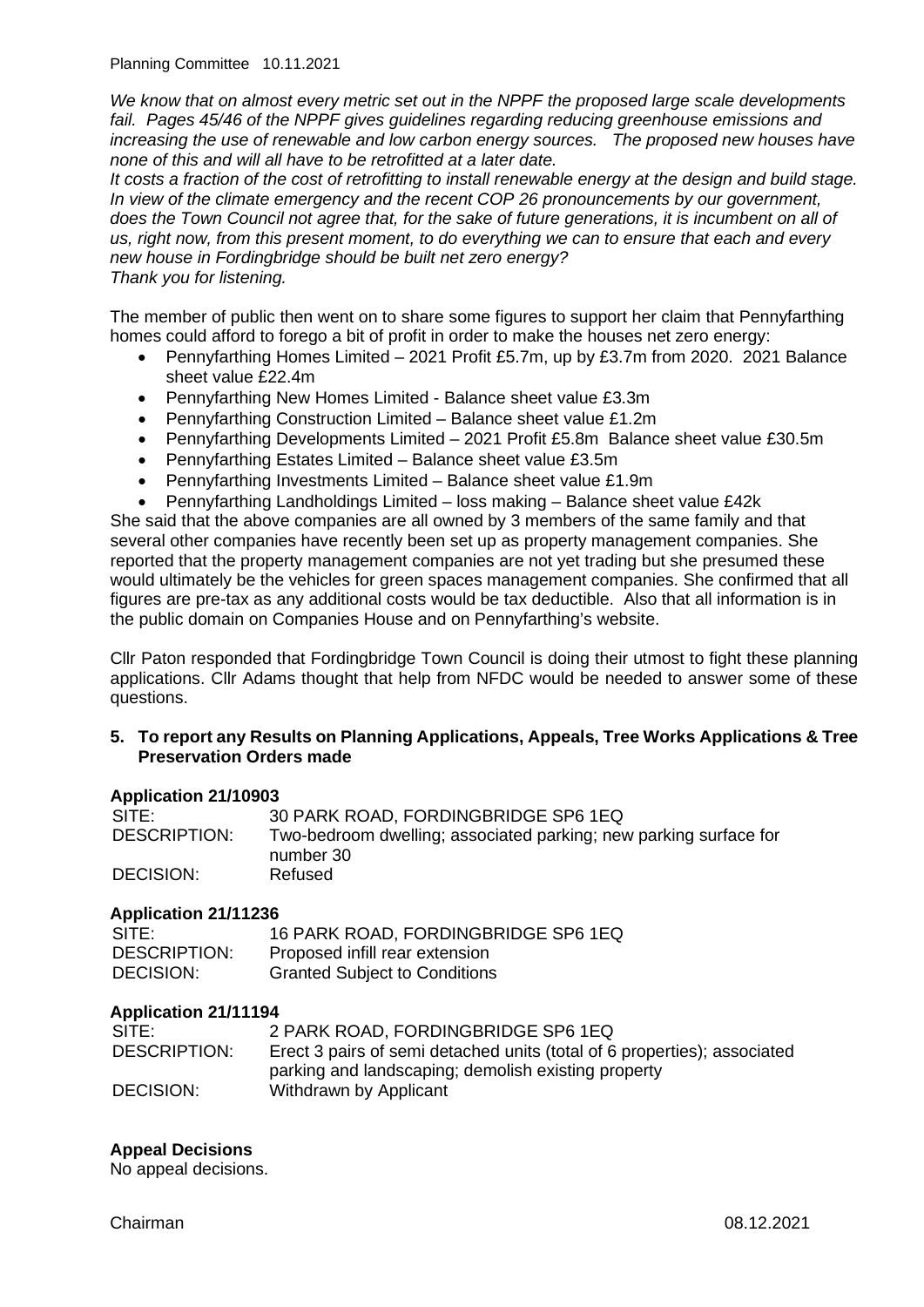#### **Tree Work Decisions**

| <b>Application No:</b> | R14/15/21/0547                           |
|------------------------|------------------------------------------|
| SITE:                  | 20 BRIDGE STREET, FORDINGBRIDGE, SP6 1AH |
| DECISION:              | <b>Exempt Works</b>                      |
|                        |                                          |

| <b>Application No:</b> | CONS/21/0486                                        |
|------------------------|-----------------------------------------------------|
| SITE:                  | PARSONAGE HOUSE, GREEN LANE, FORDINGBRIDGE, SP6 1JT |
| DECISION:              | Raise No Objections                                 |

### **6. To consider new Planning Applications**

| 21/11490 | Land Off JUBILEE CRESCENT,   | Palmer, King, Sainsbury, |
|----------|------------------------------|--------------------------|
|          | <b>FORDINGBRIDGE SP6 1ED</b> | Northway                 |
|          |                              |                          |

Development of seven dwellings, with access provided off Jubilee Crescent (Outline Application with details only of Access)

Cllr Paton presented this application for seven dwellings with 21 car parking spaces. She reported that the turning circle is not large enough for waste collection vehicles to turn. Cllr Jackson noted that this application is on the site of the proposed new trailway in Fordingbridge and that should this application be granted, the trailway may not be able to go ahead. It was unclear what was planned for the area outlined in blue on the application.

Cllr Lewendon proposed and it was seconded by Cllr Earth and therefore **RESOLVED** to recommend REFUSAL under PAR4, as

- a. there is insufficient information in the application in particular the plans for the area outlined in blue on the application
- b. should this application be granted, the planned town trailway may not be able to go ahead.

All in favour.

| 21/11376                                             | 18 PARSONAGE PARK DRIVE,<br><b>FORDINGBRIDGE SP6 1QS</b> |  | Mr & Mrs Clarke |
|------------------------------------------------------|----------------------------------------------------------|--|-----------------|
| Proposed rear and first floor extension; alterations |                                                          |  |                 |

Cllr Hale proposed and it was seconded by Cllr Wilson and therefore **RESOLVED** to recommend PERMISSION under PAR3, as the precedent has been set elsewhere. All in favour.

| 21/11386 | <b>THE LILACS, WHITSBURY ROAD, TINKERS</b><br>CROSS, FORDINGBRIDGE SP6 1FF | Mr & Mrs Osborne |
|----------|----------------------------------------------------------------------------|------------------|
|          |                                                                            |                  |

Single-storey rear extension; new front porch Cllr Hale proposed and it was seconded by Cllr Mouland and therefore **RESOLVED** to recommend PERMISSION under PAR3, as there is no impact on neighbouring properties. All in favour.

| 21/11330 | 36 PEALSHAM GARDENS, FORDINGBRIDGE<br><b>ISP6 1RD</b>                                                                                                                | Courtney |
|----------|----------------------------------------------------------------------------------------------------------------------------------------------------------------------|----------|
|          | Single-storey extension above existing integral linked garage                                                                                                        |          |
| favour.  | Cllr Wilson proposed and it was seconded by Cllr Adams and therefore RESOLVED to<br>recommend PERMISSION under PAR3, as the precedent has been set elsewhere. All in |          |